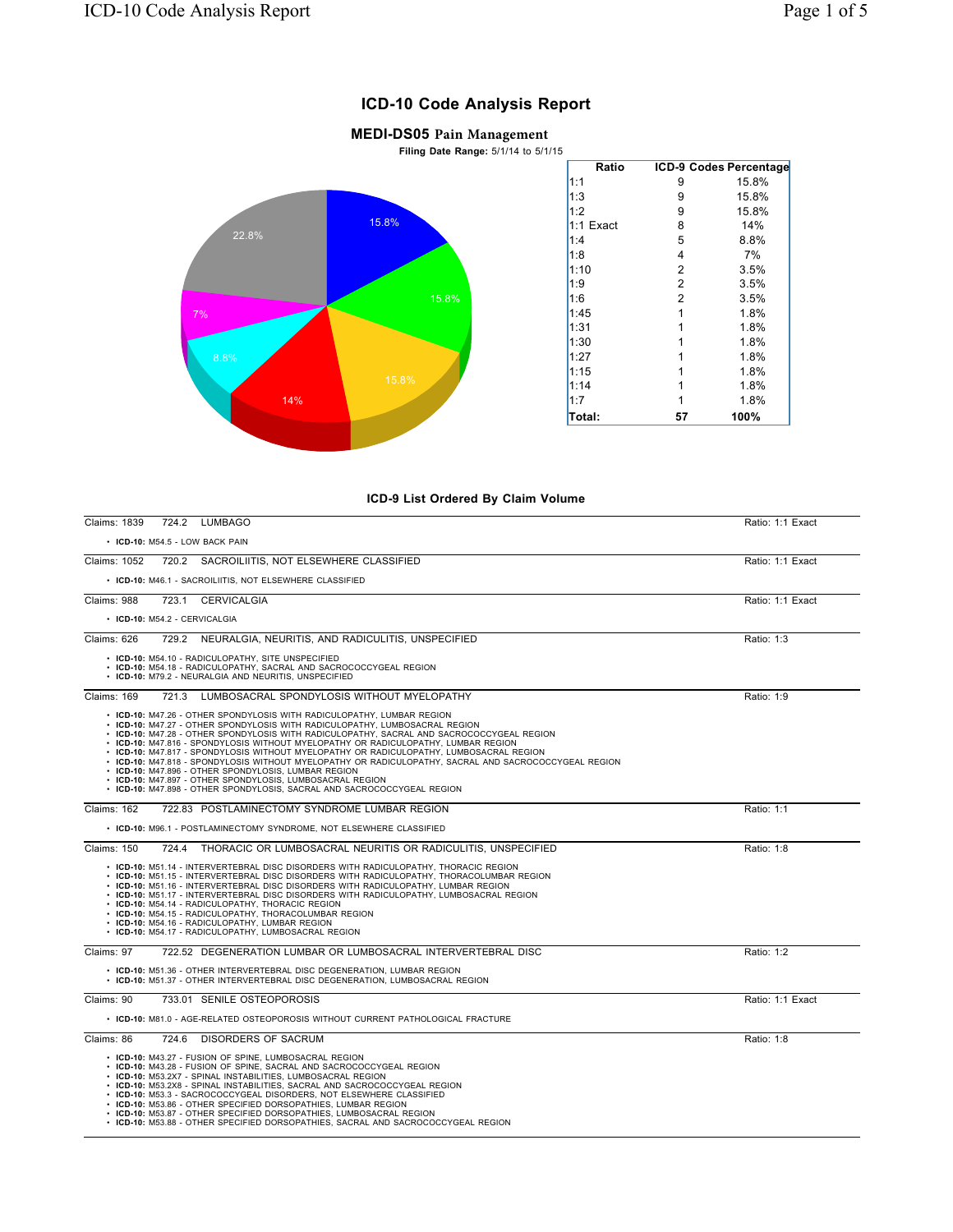| 719.46 PAIN IN JOINT LOWER LEG<br>Claims: 78                                                                                                                                                                                                                                                                                                                                                                                                                                                                                                                                                                                                                                                                                                                                                                                                                                                                                                                                                                                                                                                                                                                                                                                                                                                                                                                                                                                                                                                                                                                                                                                                                                                                                                                                                                                                                                                                                                                                                                                                                                                                                                                                                                                                                                                                                                                                                                                                                                                                                                                                                                                                                                                                                                                                                                                                                                                                                                                                                                                                                                                                                                                                                                                                                                                                                                                                                                                                           | Ratio: 1:3  |
|--------------------------------------------------------------------------------------------------------------------------------------------------------------------------------------------------------------------------------------------------------------------------------------------------------------------------------------------------------------------------------------------------------------------------------------------------------------------------------------------------------------------------------------------------------------------------------------------------------------------------------------------------------------------------------------------------------------------------------------------------------------------------------------------------------------------------------------------------------------------------------------------------------------------------------------------------------------------------------------------------------------------------------------------------------------------------------------------------------------------------------------------------------------------------------------------------------------------------------------------------------------------------------------------------------------------------------------------------------------------------------------------------------------------------------------------------------------------------------------------------------------------------------------------------------------------------------------------------------------------------------------------------------------------------------------------------------------------------------------------------------------------------------------------------------------------------------------------------------------------------------------------------------------------------------------------------------------------------------------------------------------------------------------------------------------------------------------------------------------------------------------------------------------------------------------------------------------------------------------------------------------------------------------------------------------------------------------------------------------------------------------------------------------------------------------------------------------------------------------------------------------------------------------------------------------------------------------------------------------------------------------------------------------------------------------------------------------------------------------------------------------------------------------------------------------------------------------------------------------------------------------------------------------------------------------------------------------------------------------------------------------------------------------------------------------------------------------------------------------------------------------------------------------------------------------------------------------------------------------------------------------------------------------------------------------------------------------------------------------------------------------------------------------------------------------------------------|-------------|
| · ICD-10: M25.561 - PAIN IN RIGHT KNEE<br>$\cdot$ ICD-10: M25.562 - PAIN IN LEFT KNEE<br>• ICD-10: M25.569 - PAIN IN UNSPECIFIED KNEE                                                                                                                                                                                                                                                                                                                                                                                                                                                                                                                                                                                                                                                                                                                                                                                                                                                                                                                                                                                                                                                                                                                                                                                                                                                                                                                                                                                                                                                                                                                                                                                                                                                                                                                                                                                                                                                                                                                                                                                                                                                                                                                                                                                                                                                                                                                                                                                                                                                                                                                                                                                                                                                                                                                                                                                                                                                                                                                                                                                                                                                                                                                                                                                                                                                                                                                  |             |
| 721.0 CERVICAL SPONDYLOSIS WITHOUT MYELOPATHY<br>Claims: 59                                                                                                                                                                                                                                                                                                                                                                                                                                                                                                                                                                                                                                                                                                                                                                                                                                                                                                                                                                                                                                                                                                                                                                                                                                                                                                                                                                                                                                                                                                                                                                                                                                                                                                                                                                                                                                                                                                                                                                                                                                                                                                                                                                                                                                                                                                                                                                                                                                                                                                                                                                                                                                                                                                                                                                                                                                                                                                                                                                                                                                                                                                                                                                                                                                                                                                                                                                                            | Ratio: 1:9  |
| • ICD-10: M47.21 - OTHER SPONDYLOSIS WITH RADICULOPATHY, OCCIPITO-ATLANTO-AXIAL REGION<br>• ICD-10: M47.22 - OTHER SPONDYLOSIS WITH RADICULOPATHY, CERVICAL REGION<br>• ICD-10: M47.23 - OTHER SPONDYLOSIS WITH RADICULOPATHY, CERVICOTHORACIC REGION<br>• ICD-10: M47.811 - SPONDYLOSIS WITHOUT MYELOPATHY OR RADICULOPATHY, OCCIPITO-ATLANTO-AXIAL REGION<br>· ICD-10: M47.812 - SPONDYLOSIS WITHOUT MYELOPATHY OR RADICULOPATHY, CERVICAL REGION<br>• ICD-10: M47.813 - SPONDYLOSIS WITHOUT MYELOPATHY OR RADICULOPATHY, CERVICOTHORACIC REGION<br>• ICD-10: M47.891 - OTHER SPONDYLOSIS, OCCIPITO-ATLANTO-AXIAL REGION<br>• ICD-10: M47.892 - OTHER SPONDYLOSIS, CERVICAL REGION<br>• ICD-10: M47.893 - OTHER SPONDYLOSIS, CERVICOTHORACIC REGION                                                                                                                                                                                                                                                                                                                                                                                                                                                                                                                                                                                                                                                                                                                                                                                                                                                                                                                                                                                                                                                                                                                                                                                                                                                                                                                                                                                                                                                                                                                                                                                                                                                                                                                                                                                                                                                                                                                                                                                                                                                                                                                                                                                                                                                                                                                                                                                                                                                                                                                                                                                                                                                                                                  |             |
| FRACTURE OF VERTEBRAL COLUMN WITHOUT MENTION OF SPINAL CORD INJURY, LUMBAR, CLOSED<br>Claims: 59<br>805.4                                                                                                                                                                                                                                                                                                                                                                                                                                                                                                                                                                                                                                                                                                                                                                                                                                                                                                                                                                                                                                                                                                                                                                                                                                                                                                                                                                                                                                                                                                                                                                                                                                                                                                                                                                                                                                                                                                                                                                                                                                                                                                                                                                                                                                                                                                                                                                                                                                                                                                                                                                                                                                                                                                                                                                                                                                                                                                                                                                                                                                                                                                                                                                                                                                                                                                                                              | Ratio: 1:30 |
| · ICD-10: S32.000A - WEDGE COMPRESSION FRACTURE OF UNSPECIFIED LUMBAR VERTEBRA, INITIAL ENCOUNTER FOR CLOSED FRACTURE<br>· ICD-10: S32.001A - STABLE BURST FRACTURE OF UNSPECIFIED LUMBAR VERTEBRA, INITIAL ENCOUNTER FOR CLOSED FRACTURE<br>· ICD-10: S32.002A - UNSTABLE BURST FRACTURE OF UNSPECIFIED LUMBAR VERTEBRA, INITIAL ENCOUNTER FOR CLOSED FRACTURE<br>· ICD-10: S32.008A - OTHER FRACTURE OF UNSPECIFIED LUMBAR VERTEBRA, INITIAL ENCOUNTER FOR CLOSED FRACTURE<br>· ICD-10: S32.009A - UNSPECIFIED FRACTURE OF UNSPECIFIED LUMBAR VERTEBRA, INITIAL ENCOUNTER FOR CLOSED FRACTURE<br>· ICD-10: S32.010A - WEDGE COMPRESSION FRACTURE OF FIRST LUMBAR VERTEBRA, INITIAL ENCOUNTER FOR CLOSED FRACTURE<br>· ICD-10: S32.011A - STABLE BURST FRACTURE OF FIRST LUMBAR VERTEBRA, INITIAL ENCOUNTER FOR CLOSED FRACTURE<br>ICD-10: S32.012A - UNSTABLE BURST FRACTURE OF FIRST LUMBAR VERTEBRA, INITIAL ENCOUNTER FOR CLOSED FRACTURE<br>ICD-10: S32.018A - OTHER FRACTURE OF FIRST LUMBAR VERTEBRA, INITIAL ENCOUNTER FOR CLOSED FRACTURE<br>· ICD-10: S32.019A - UNSPECIFIED FRACTURE OF FIRST LUMBAR VERTEBRA, INITIAL ENCOUNTER FOR CLOSED FRACTURE<br>ICD-10: S32.020A - WEDGE COMPRESSION FRACTURE OF SECOND LUMBAR VERTEBRA, INITIAL ENCOUNTER FOR CLOSED FRACTURE<br>ICD-10: S32.021A - STABLE BURST FRACTURE OF SECOND LUMBAR VERTEBRA, INITIAL ENCOUNTER FOR CLOSED FRACTURE<br>ICD-10: S32.022A - UNSTABLE BURST FRACTURE OF SECOND LUMBAR VERTEBRA, INITIAL ENCOUNTER FOR CLOSED FRACTURE<br>· ICD-10: S32.028A - OTHER FRACTURE OF SECOND LUMBAR VERTEBRA, INITIAL ENCOUNTER FOR CLOSED FRACTURE<br>ICD-10: S32.029A - UNSPECIFIED FRACTURE OF SECOND LUMBAR VERTEBRA, INITIAL ENCOUNTER FOR CLOSED FRACTURE<br>· ICD-10: S32.030A - WEDGE COMPRESSION FRACTURE OF THIRD LUMBAR VERTEBRA, INITIAL ENCOUNTER FOR CLOSED FRACTURE<br>· ICD-10: S32.031A - STABLE BURST FRACTURE OF THIRD LUMBAR VERTEBRA, INITIAL ENCOUNTER FOR CLOSED FRACTURE<br>· ICD-10: S32.032A - UNSTABLE BURST FRACTURE OF THIRD LUMBAR VERTEBRA, INITIAL ENCOUNTER FOR CLOSED FRACTURE<br>. ICD-10: S32.038A - OTHER FRACTURE OF THIRD LUMBAR VERTEBRA. INITIAL ENCOUNTER FOR CLOSED FRACTURE<br>. ICD-10: S32.039A - UNSPECIFIED FRACTURE OF THIRD LUMBAR VERTEBRA. INITIAL ENCOUNTER FOR CLOSED FRACTURE<br>· ICD-10: S32.040A - WEDGE COMPRESSION FRACTURE OF FOURTH LUMBAR VERTEBRA, INITIAL ENCOUNTER FOR CLOSED FRACTURE<br>. ICD-10: S32.041A - STABLE BURST FRACTURE OF FOURTH LUMBAR VERTEBRA. INITIAL ENCOUNTER FOR CLOSED FRACTURE<br>· ICD-10: S32.042A - UNSTABLE BURST FRACTURE OF FOURTH LUMBAR VERTEBRA, INITIAL ENCOUNTER FOR CLOSED FRACTURE<br>· ICD-10: S32.048A - OTHER FRACTURE OF FOURTH LUMBAR VERTEBRA, INITIAL ENCOUNTER FOR CLOSED FRACTURE<br>· ICD-10: S32.049A - UNSPECIFIED FRACTURE OF FOURTH LUMBAR VERTEBRA, INITIAL ENCOUNTER FOR CLOSED FRACTURE<br>· ICD-10: S32.050A - WEDGE COMPRESSION FRACTURE OF FIFTH LUMBAR VERTEBRA, INITIAL ENCOUNTER FOR CLOSED FRACTURE<br>· ICD-10: S32.051A - STABLE BURST FRACTURE OF FIFTH LUMBAR VERTEBRA, INITIAL ENCOUNTER FOR CLOSED FRACTURE<br>· ICD-10: S32.052A - UNSTABLE BURST FRACTURE OF FIFTH LUMBAR VERTEBRA, INITIAL ENCOUNTER FOR CLOSED FRACTURE<br>· ICD-10: S32.058A - OTHER FRACTURE OF FIFTH LUMBAR VERTEBRA, INITIAL ENCOUNTER FOR CLOSED FRACTURE<br>· ICD-10: S32.059A - UNSPECIFIED FRACTURE OF FIFTH LUMBAR VERTEBRA, INITIAL ENCOUNTER FOR CLOSED FRACTURE |             |
| Claims: 38<br>722.81 POSTLAMINECTOMY SYNDROME CERVICAL REGION                                                                                                                                                                                                                                                                                                                                                                                                                                                                                                                                                                                                                                                                                                                                                                                                                                                                                                                                                                                                                                                                                                                                                                                                                                                                                                                                                                                                                                                                                                                                                                                                                                                                                                                                                                                                                                                                                                                                                                                                                                                                                                                                                                                                                                                                                                                                                                                                                                                                                                                                                                                                                                                                                                                                                                                                                                                                                                                                                                                                                                                                                                                                                                                                                                                                                                                                                                                          | Ratio: 1:1  |
| • ICD-10: M96.1 - POSTLAMINECTOMY SYNDROME, NOT ELSEWHERE CLASSIFIED                                                                                                                                                                                                                                                                                                                                                                                                                                                                                                                                                                                                                                                                                                                                                                                                                                                                                                                                                                                                                                                                                                                                                                                                                                                                                                                                                                                                                                                                                                                                                                                                                                                                                                                                                                                                                                                                                                                                                                                                                                                                                                                                                                                                                                                                                                                                                                                                                                                                                                                                                                                                                                                                                                                                                                                                                                                                                                                                                                                                                                                                                                                                                                                                                                                                                                                                                                                   |             |
| OTHER SYNDROMES AFFECTING CERVICAL REGION<br>Claims: 32<br>723.8<br>• ICD-10: M53.81 - OTHER SPECIFIED DORSOPATHIES, OCCIPITO-ATLANTO-AXIAL REGION<br>• ICD-10: M53.82 - OTHER SPECIFIED DORSOPATHIES, CERVICAL REGION<br>• ICD-10: M53.83 - OTHER SPECIFIED DORSOPATHIES, CERVICOTHORACIC REGION<br>· ICD-10: M54.81 - OCCIPITAL NEURALGIA                                                                                                                                                                                                                                                                                                                                                                                                                                                                                                                                                                                                                                                                                                                                                                                                                                                                                                                                                                                                                                                                                                                                                                                                                                                                                                                                                                                                                                                                                                                                                                                                                                                                                                                                                                                                                                                                                                                                                                                                                                                                                                                                                                                                                                                                                                                                                                                                                                                                                                                                                                                                                                                                                                                                                                                                                                                                                                                                                                                                                                                                                                            | Ratio: 1:4  |
| Claims: 27<br>724.3<br><b>SCIATIA</b>                                                                                                                                                                                                                                                                                                                                                                                                                                                                                                                                                                                                                                                                                                                                                                                                                                                                                                                                                                                                                                                                                                                                                                                                                                                                                                                                                                                                                                                                                                                                                                                                                                                                                                                                                                                                                                                                                                                                                                                                                                                                                                                                                                                                                                                                                                                                                                                                                                                                                                                                                                                                                                                                                                                                                                                                                                                                                                                                                                                                                                                                                                                                                                                                                                                                                                                                                                                                                  | Ratio: 1:6  |
| • ICD-10: M54.30 - SCIATICA, UNSPECIFIED SIDE<br>· ICD-10: M54.31 - SCIATICA, RIGHT SIDE<br>· ICD-10: M54.32 - SCIATICA, LEFT SIDE<br>• ICD-10: M54.40 - LUMBAGO WITH SCIATICA, UNSPECIFIED SIDE<br>• ICD-10: M54.41 - LUMBAGO WITH SCIATICA, RIGHT SIDE<br>• ICD-10: M54.42 - LUMBAGO WITH SCIATICA, LEFT SIDE                                                                                                                                                                                                                                                                                                                                                                                                                                                                                                                                                                                                                                                                                                                                                                                                                                                                                                                                                                                                                                                                                                                                                                                                                                                                                                                                                                                                                                                                                                                                                                                                                                                                                                                                                                                                                                                                                                                                                                                                                                                                                                                                                                                                                                                                                                                                                                                                                                                                                                                                                                                                                                                                                                                                                                                                                                                                                                                                                                                                                                                                                                                                        |             |
| 722.10 DISPLACEMENT OF LUMBAR INTERVERTEBRAL DISC WITHOUT MYELOPATHY<br>Claims: 27                                                                                                                                                                                                                                                                                                                                                                                                                                                                                                                                                                                                                                                                                                                                                                                                                                                                                                                                                                                                                                                                                                                                                                                                                                                                                                                                                                                                                                                                                                                                                                                                                                                                                                                                                                                                                                                                                                                                                                                                                                                                                                                                                                                                                                                                                                                                                                                                                                                                                                                                                                                                                                                                                                                                                                                                                                                                                                                                                                                                                                                                                                                                                                                                                                                                                                                                                                     | Ratio: 1:2  |
| ICD-10: M51.26 - OTHER INTERVERTEBRAL DISC DISPLACEMENT, LUMBAR REGION<br>ICD-10: M51.27 - OTHER INTERVERTEBRAL DISC DISPLACEMENT, LUMBOSACRAL REGION                                                                                                                                                                                                                                                                                                                                                                                                                                                                                                                                                                                                                                                                                                                                                                                                                                                                                                                                                                                                                                                                                                                                                                                                                                                                                                                                                                                                                                                                                                                                                                                                                                                                                                                                                                                                                                                                                                                                                                                                                                                                                                                                                                                                                                                                                                                                                                                                                                                                                                                                                                                                                                                                                                                                                                                                                                                                                                                                                                                                                                                                                                                                                                                                                                                                                                  |             |
| Claims: 25<br>MONONEURITIS OF UNSPECIFIED SITE<br>355.9                                                                                                                                                                                                                                                                                                                                                                                                                                                                                                                                                                                                                                                                                                                                                                                                                                                                                                                                                                                                                                                                                                                                                                                                                                                                                                                                                                                                                                                                                                                                                                                                                                                                                                                                                                                                                                                                                                                                                                                                                                                                                                                                                                                                                                                                                                                                                                                                                                                                                                                                                                                                                                                                                                                                                                                                                                                                                                                                                                                                                                                                                                                                                                                                                                                                                                                                                                                                | Ratio: 1:8  |
| • ICD-10: E08.41 - DIABETES MELLITUS DUE TO UNDERLYING CONDITION WITH DIABETIC MONONEUROPATHY<br>· ICD-10: E09.41 - DRUG OR CHEMICAL INDUCED DIABETES MELLITUS WITH NEUROLOGICAL COMPLICATIONS WITH DIABETIC MONONEUROPATHY<br>• ICD-10: E10.41 - TYPE 1 DIABETES MELLITUS WITH DIABETIC MONONEUROPATHY<br>• ICD-10: E11.41 - TYPE 2 DIABETES MELLITUS WITH DIABETIC MONONEUROPATHY<br>• ICD-10: E13.41 - OTHER SPECIFIED DIABETES MELLITUS WITH DIABETIC MONONEUROPATHY<br>• ICD-10: G58.8 - OTHER SPECIFIED MONONEUROPATHIES<br>• ICD-10: G58.9 - MONONEUROPATHY, UNSPECIFIED<br>• ICD-10: G59 - MONONEUROPATHY IN DISEASES CLASSIFIED ELSEWHERE                                                                                                                                                                                                                                                                                                                                                                                                                                                                                                                                                                                                                                                                                                                                                                                                                                                                                                                                                                                                                                                                                                                                                                                                                                                                                                                                                                                                                                                                                                                                                                                                                                                                                                                                                                                                                                                                                                                                                                                                                                                                                                                                                                                                                                                                                                                                                                                                                                                                                                                                                                                                                                                                                                                                                                                                     |             |
| Claims: 24<br>SPINAL STENOSIS OF CERVICAL REGION<br>723.0                                                                                                                                                                                                                                                                                                                                                                                                                                                                                                                                                                                                                                                                                                                                                                                                                                                                                                                                                                                                                                                                                                                                                                                                                                                                                                                                                                                                                                                                                                                                                                                                                                                                                                                                                                                                                                                                                                                                                                                                                                                                                                                                                                                                                                                                                                                                                                                                                                                                                                                                                                                                                                                                                                                                                                                                                                                                                                                                                                                                                                                                                                                                                                                                                                                                                                                                                                                              | Ratio: 1:15 |
| • ICD-10: M48.01 - SPINAL STENOSIS, OCCIPITO-ATLANTO-AXIAL REGION<br>• ICD-10: M48.02 - SPINAL STENOSIS, CERVICAL REGION<br>• ICD-10: M48.03 - SPINAL STENOSIS, CERVICOTHORACIC REGION<br>• ICD-10: M99.20 - SUBLUXATION STENOSIS OF NEURAL CANAL OF HEAD REGION<br>• ICD-10: M99.21 - SUBLUXATION STENOSIS OF NEURAL CANAL OF CERVICAL REGION<br>• ICD-10: M99.30 - OSSEOUS STENOSIS OF NEURAL CANAL OF HEAD REGION<br>• ICD-10: M99.31 - OSSEOUS STENOSIS OF NEURAL CANAL OF CERVICAL REGION<br>• ICD-10: M99.40 - CONNECTIVE TISSUE STENOSIS OF NEURAL CANAL OF HEAD REGION<br>• ICD-10: M99.41 - CONNECTIVE TISSUE STENOSIS OF NEURAL CANAL OF CERVICAL REGION<br>• ICD-10: M99.50 - INTERVERTEBRAL DISC STENOSIS OF NEURAL CANAL OF HEAD REGION<br>• ICD-10: M99.51 - INTERVERTEBRAL DISC STENOSIS OF NEURAL CANAL OF CERVICAL REGION<br>. ICD-10: M99.60 - OSSEOUS AND SUBLUXATION STENOSIS OF INTERVERTEBRAL FORAMINA OF HEAD REGION<br>· ICD-10: M99.61 - OSSEOUS AND SUBLUXATION STENOSIS OF INTERVERTEBRAL FORAMINA OF CERVICAL REGION<br>· ICD-10: M99.70 - CONNECTIVE TISSUE AND DISC STENOSIS OF INTERVERTEBRAL FORAMINA OF HEAD REGION<br>. ICD-10: M99.71 - CONNECTIVE TISSUE AND DISC STENOSIS OF INTERVERTEBRAL FORAMINA OF CERVICAL REGION                                                                                                                                                                                                                                                                                                                                                                                                                                                                                                                                                                                                                                                                                                                                                                                                                                                                                                                                                                                                                                                                                                                                                                                                                                                                                                                                                                                                                                                                                                                                                                                                                                                                                                                                                                                                                                                                                                                                                                                                                                                                                                                                                                                           |             |
| Claims: 21<br>724.79 DISORDERS OF COCCYX OTHER                                                                                                                                                                                                                                                                                                                                                                                                                                                                                                                                                                                                                                                                                                                                                                                                                                                                                                                                                                                                                                                                                                                                                                                                                                                                                                                                                                                                                                                                                                                                                                                                                                                                                                                                                                                                                                                                                                                                                                                                                                                                                                                                                                                                                                                                                                                                                                                                                                                                                                                                                                                                                                                                                                                                                                                                                                                                                                                                                                                                                                                                                                                                                                                                                                                                                                                                                                                                         | Ratio: 1:1  |
| • ICD-10: M53.3 - SACROCOCCYGEAL DISORDERS, NOT ELSEWHERE CLASSIFIED                                                                                                                                                                                                                                                                                                                                                                                                                                                                                                                                                                                                                                                                                                                                                                                                                                                                                                                                                                                                                                                                                                                                                                                                                                                                                                                                                                                                                                                                                                                                                                                                                                                                                                                                                                                                                                                                                                                                                                                                                                                                                                                                                                                                                                                                                                                                                                                                                                                                                                                                                                                                                                                                                                                                                                                                                                                                                                                                                                                                                                                                                                                                                                                                                                                                                                                                                                                   |             |
| Claims: 18<br>354.0<br>CARPAL TUNNEL SYNDROME                                                                                                                                                                                                                                                                                                                                                                                                                                                                                                                                                                                                                                                                                                                                                                                                                                                                                                                                                                                                                                                                                                                                                                                                                                                                                                                                                                                                                                                                                                                                                                                                                                                                                                                                                                                                                                                                                                                                                                                                                                                                                                                                                                                                                                                                                                                                                                                                                                                                                                                                                                                                                                                                                                                                                                                                                                                                                                                                                                                                                                                                                                                                                                                                                                                                                                                                                                                                          | Ratio: 1:3  |

• **ICD-10:** G56.00 - CARPAL TUNNEL SYNDROME, UNSPECIFIED UPPER LIMB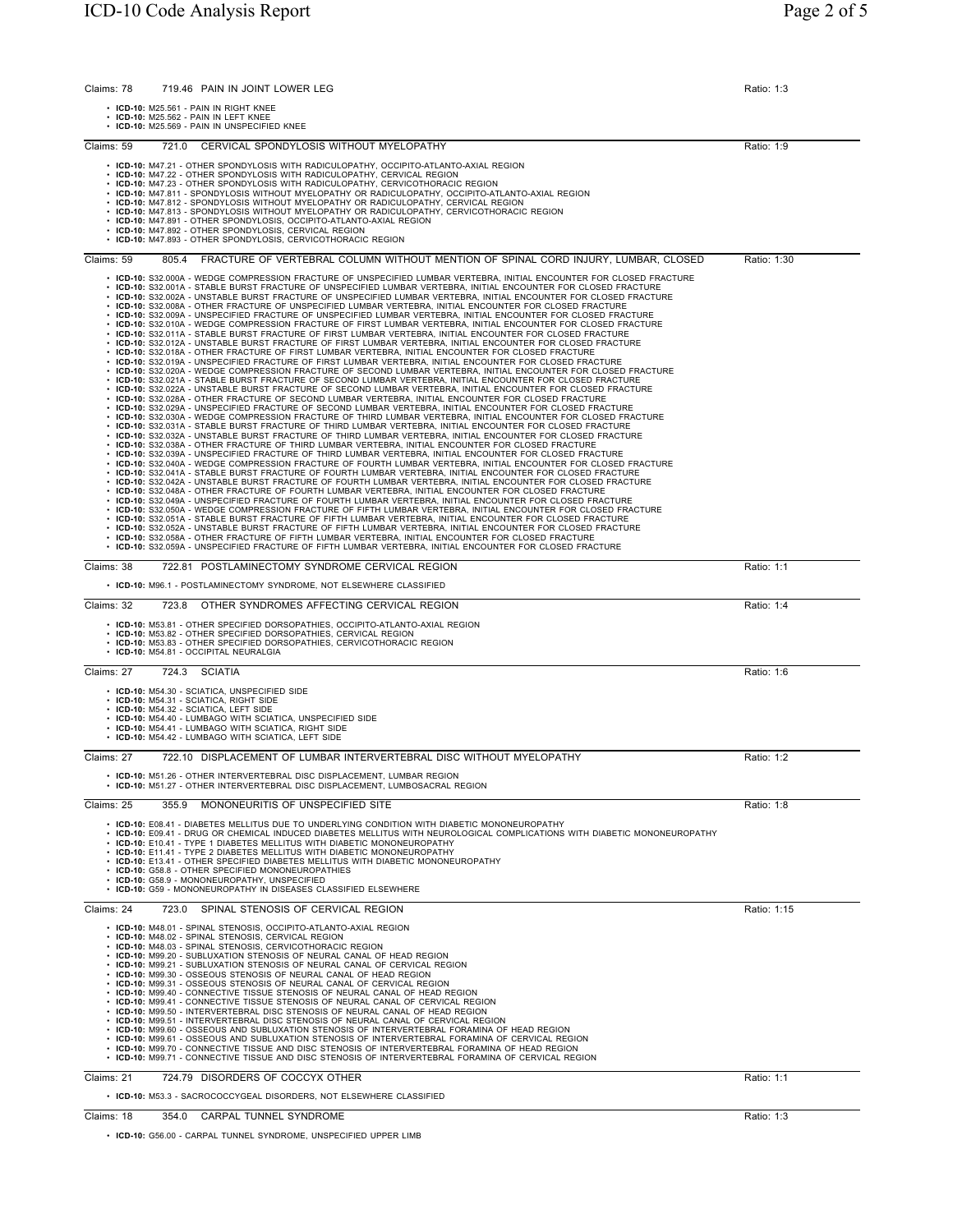• **ICD-10:** G56.01 - CARPAL TUNNEL SYNDROME, RIGHT UPPER LIMB

|            | • ICD-10: G56.02 - CARPAL TUNNEL SYNDROME, LEFT UPPER LIMB                                                                                                                                                                                                                                                                                                                                                                                                                                                                                                                                                                                                                                                                                                                                                                                                                                                                                                                                                                                                                                                                                                                                                                                                                                                                                                                                                                                                                                                                                                                                                                                                                                                                                                                                                                                                                                                                                                                                                                                                                                                                                                                                                                                                                                                                                                                                                                                                                                                                                                                                                                                                                                                                                                                                                                                                                                                                                                                                                                                                                                                                                                                                                                                                                                                                                                                                                                                                                                                                                                                                                                                                                                                                                                                                                                                                                                                                                                                                                                                                                                                                                                                                                                                                                                                                                                                                                                                                                                                                                                                                                                                                                                                                                                                                                                                                                                                                                                                                                                                                                                                      |                  |
|------------|-----------------------------------------------------------------------------------------------------------------------------------------------------------------------------------------------------------------------------------------------------------------------------------------------------------------------------------------------------------------------------------------------------------------------------------------------------------------------------------------------------------------------------------------------------------------------------------------------------------------------------------------------------------------------------------------------------------------------------------------------------------------------------------------------------------------------------------------------------------------------------------------------------------------------------------------------------------------------------------------------------------------------------------------------------------------------------------------------------------------------------------------------------------------------------------------------------------------------------------------------------------------------------------------------------------------------------------------------------------------------------------------------------------------------------------------------------------------------------------------------------------------------------------------------------------------------------------------------------------------------------------------------------------------------------------------------------------------------------------------------------------------------------------------------------------------------------------------------------------------------------------------------------------------------------------------------------------------------------------------------------------------------------------------------------------------------------------------------------------------------------------------------------------------------------------------------------------------------------------------------------------------------------------------------------------------------------------------------------------------------------------------------------------------------------------------------------------------------------------------------------------------------------------------------------------------------------------------------------------------------------------------------------------------------------------------------------------------------------------------------------------------------------------------------------------------------------------------------------------------------------------------------------------------------------------------------------------------------------------------------------------------------------------------------------------------------------------------------------------------------------------------------------------------------------------------------------------------------------------------------------------------------------------------------------------------------------------------------------------------------------------------------------------------------------------------------------------------------------------------------------------------------------------------------------------------------------------------------------------------------------------------------------------------------------------------------------------------------------------------------------------------------------------------------------------------------------------------------------------------------------------------------------------------------------------------------------------------------------------------------------------------------------------------------------------------------------------------------------------------------------------------------------------------------------------------------------------------------------------------------------------------------------------------------------------------------------------------------------------------------------------------------------------------------------------------------------------------------------------------------------------------------------------------------------------------------------------------------------------------------------------------------------------------------------------------------------------------------------------------------------------------------------------------------------------------------------------------------------------------------------------------------------------------------------------------------------------------------------------------------------------------------------------------------------------------------------------------------------------------|------------------|
| Claims: 18 | 719.41 PAIN IN JOINT SHOULDER REGION                                                                                                                                                                                                                                                                                                                                                                                                                                                                                                                                                                                                                                                                                                                                                                                                                                                                                                                                                                                                                                                                                                                                                                                                                                                                                                                                                                                                                                                                                                                                                                                                                                                                                                                                                                                                                                                                                                                                                                                                                                                                                                                                                                                                                                                                                                                                                                                                                                                                                                                                                                                                                                                                                                                                                                                                                                                                                                                                                                                                                                                                                                                                                                                                                                                                                                                                                                                                                                                                                                                                                                                                                                                                                                                                                                                                                                                                                                                                                                                                                                                                                                                                                                                                                                                                                                                                                                                                                                                                                                                                                                                                                                                                                                                                                                                                                                                                                                                                                                                                                                                                            | Ratio: 1:3       |
|            | • ICD-10: M25.511 - PAIN IN RIGHT SHOULDER<br>• ICD-10: M25.512 - PAIN IN LEFT SHOULDER                                                                                                                                                                                                                                                                                                                                                                                                                                                                                                                                                                                                                                                                                                                                                                                                                                                                                                                                                                                                                                                                                                                                                                                                                                                                                                                                                                                                                                                                                                                                                                                                                                                                                                                                                                                                                                                                                                                                                                                                                                                                                                                                                                                                                                                                                                                                                                                                                                                                                                                                                                                                                                                                                                                                                                                                                                                                                                                                                                                                                                                                                                                                                                                                                                                                                                                                                                                                                                                                                                                                                                                                                                                                                                                                                                                                                                                                                                                                                                                                                                                                                                                                                                                                                                                                                                                                                                                                                                                                                                                                                                                                                                                                                                                                                                                                                                                                                                                                                                                                                         |                  |
|            | • ICD-10: M25.519 - PAIN IN UNSPECIFIED SHOULDER                                                                                                                                                                                                                                                                                                                                                                                                                                                                                                                                                                                                                                                                                                                                                                                                                                                                                                                                                                                                                                                                                                                                                                                                                                                                                                                                                                                                                                                                                                                                                                                                                                                                                                                                                                                                                                                                                                                                                                                                                                                                                                                                                                                                                                                                                                                                                                                                                                                                                                                                                                                                                                                                                                                                                                                                                                                                                                                                                                                                                                                                                                                                                                                                                                                                                                                                                                                                                                                                                                                                                                                                                                                                                                                                                                                                                                                                                                                                                                                                                                                                                                                                                                                                                                                                                                                                                                                                                                                                                                                                                                                                                                                                                                                                                                                                                                                                                                                                                                                                                                                                |                  |
| Claims: 15 | 353.8<br>NERVE ROOT AND PLEXUS DISORDERS OTHER                                                                                                                                                                                                                                                                                                                                                                                                                                                                                                                                                                                                                                                                                                                                                                                                                                                                                                                                                                                                                                                                                                                                                                                                                                                                                                                                                                                                                                                                                                                                                                                                                                                                                                                                                                                                                                                                                                                                                                                                                                                                                                                                                                                                                                                                                                                                                                                                                                                                                                                                                                                                                                                                                                                                                                                                                                                                                                                                                                                                                                                                                                                                                                                                                                                                                                                                                                                                                                                                                                                                                                                                                                                                                                                                                                                                                                                                                                                                                                                                                                                                                                                                                                                                                                                                                                                                                                                                                                                                                                                                                                                                                                                                                                                                                                                                                                                                                                                                                                                                                                                                  | Ratio: 1:2       |
|            | • ICD-10: G54.8 - OTHER NERVE ROOT AND PLEXUS DISORDERS<br>• ICD-10: G55 - NERVE ROOT AND PLEXUS COMPRESSIONS IN DISEASES CLASSIFIED ELSEWHERE                                                                                                                                                                                                                                                                                                                                                                                                                                                                                                                                                                                                                                                                                                                                                                                                                                                                                                                                                                                                                                                                                                                                                                                                                                                                                                                                                                                                                                                                                                                                                                                                                                                                                                                                                                                                                                                                                                                                                                                                                                                                                                                                                                                                                                                                                                                                                                                                                                                                                                                                                                                                                                                                                                                                                                                                                                                                                                                                                                                                                                                                                                                                                                                                                                                                                                                                                                                                                                                                                                                                                                                                                                                                                                                                                                                                                                                                                                                                                                                                                                                                                                                                                                                                                                                                                                                                                                                                                                                                                                                                                                                                                                                                                                                                                                                                                                                                                                                                                                  |                  |
|            |                                                                                                                                                                                                                                                                                                                                                                                                                                                                                                                                                                                                                                                                                                                                                                                                                                                                                                                                                                                                                                                                                                                                                                                                                                                                                                                                                                                                                                                                                                                                                                                                                                                                                                                                                                                                                                                                                                                                                                                                                                                                                                                                                                                                                                                                                                                                                                                                                                                                                                                                                                                                                                                                                                                                                                                                                                                                                                                                                                                                                                                                                                                                                                                                                                                                                                                                                                                                                                                                                                                                                                                                                                                                                                                                                                                                                                                                                                                                                                                                                                                                                                                                                                                                                                                                                                                                                                                                                                                                                                                                                                                                                                                                                                                                                                                                                                                                                                                                                                                                                                                                                                                 |                  |
| Claims: 11 | PAIN IN THORACIC SPINE<br>724.1                                                                                                                                                                                                                                                                                                                                                                                                                                                                                                                                                                                                                                                                                                                                                                                                                                                                                                                                                                                                                                                                                                                                                                                                                                                                                                                                                                                                                                                                                                                                                                                                                                                                                                                                                                                                                                                                                                                                                                                                                                                                                                                                                                                                                                                                                                                                                                                                                                                                                                                                                                                                                                                                                                                                                                                                                                                                                                                                                                                                                                                                                                                                                                                                                                                                                                                                                                                                                                                                                                                                                                                                                                                                                                                                                                                                                                                                                                                                                                                                                                                                                                                                                                                                                                                                                                                                                                                                                                                                                                                                                                                                                                                                                                                                                                                                                                                                                                                                                                                                                                                                                 | Ratio: 1:1 Exact |
|            | • ICD-10: M54.6 - PAIN IN THORACIC SPINE                                                                                                                                                                                                                                                                                                                                                                                                                                                                                                                                                                                                                                                                                                                                                                                                                                                                                                                                                                                                                                                                                                                                                                                                                                                                                                                                                                                                                                                                                                                                                                                                                                                                                                                                                                                                                                                                                                                                                                                                                                                                                                                                                                                                                                                                                                                                                                                                                                                                                                                                                                                                                                                                                                                                                                                                                                                                                                                                                                                                                                                                                                                                                                                                                                                                                                                                                                                                                                                                                                                                                                                                                                                                                                                                                                                                                                                                                                                                                                                                                                                                                                                                                                                                                                                                                                                                                                                                                                                                                                                                                                                                                                                                                                                                                                                                                                                                                                                                                                                                                                                                        |                  |
| Claims: 8  | 719.43 PAIN IN JOINT FOREARM                                                                                                                                                                                                                                                                                                                                                                                                                                                                                                                                                                                                                                                                                                                                                                                                                                                                                                                                                                                                                                                                                                                                                                                                                                                                                                                                                                                                                                                                                                                                                                                                                                                                                                                                                                                                                                                                                                                                                                                                                                                                                                                                                                                                                                                                                                                                                                                                                                                                                                                                                                                                                                                                                                                                                                                                                                                                                                                                                                                                                                                                                                                                                                                                                                                                                                                                                                                                                                                                                                                                                                                                                                                                                                                                                                                                                                                                                                                                                                                                                                                                                                                                                                                                                                                                                                                                                                                                                                                                                                                                                                                                                                                                                                                                                                                                                                                                                                                                                                                                                                                                                    | Ratio: 1:3       |
|            | $\cdot$ ICD-10: M25.531 - PAIN IN RIGHT WRIST<br>• ICD-10: M25.532 - PAIN IN LEFT WRIST<br>• ICD-10: M25.539 - PAIN IN UNSPECIFIED WRIST                                                                                                                                                                                                                                                                                                                                                                                                                                                                                                                                                                                                                                                                                                                                                                                                                                                                                                                                                                                                                                                                                                                                                                                                                                                                                                                                                                                                                                                                                                                                                                                                                                                                                                                                                                                                                                                                                                                                                                                                                                                                                                                                                                                                                                                                                                                                                                                                                                                                                                                                                                                                                                                                                                                                                                                                                                                                                                                                                                                                                                                                                                                                                                                                                                                                                                                                                                                                                                                                                                                                                                                                                                                                                                                                                                                                                                                                                                                                                                                                                                                                                                                                                                                                                                                                                                                                                                                                                                                                                                                                                                                                                                                                                                                                                                                                                                                                                                                                                                        |                  |
| Claims: 7  | TRIGEMINAL NEURALGIA<br>350.1                                                                                                                                                                                                                                                                                                                                                                                                                                                                                                                                                                                                                                                                                                                                                                                                                                                                                                                                                                                                                                                                                                                                                                                                                                                                                                                                                                                                                                                                                                                                                                                                                                                                                                                                                                                                                                                                                                                                                                                                                                                                                                                                                                                                                                                                                                                                                                                                                                                                                                                                                                                                                                                                                                                                                                                                                                                                                                                                                                                                                                                                                                                                                                                                                                                                                                                                                                                                                                                                                                                                                                                                                                                                                                                                                                                                                                                                                                                                                                                                                                                                                                                                                                                                                                                                                                                                                                                                                                                                                                                                                                                                                                                                                                                                                                                                                                                                                                                                                                                                                                                                                   | Ratio: 1:1 Exact |
|            | • ICD-10: G50.0 - TRIGEMINAL NEURALGIA                                                                                                                                                                                                                                                                                                                                                                                                                                                                                                                                                                                                                                                                                                                                                                                                                                                                                                                                                                                                                                                                                                                                                                                                                                                                                                                                                                                                                                                                                                                                                                                                                                                                                                                                                                                                                                                                                                                                                                                                                                                                                                                                                                                                                                                                                                                                                                                                                                                                                                                                                                                                                                                                                                                                                                                                                                                                                                                                                                                                                                                                                                                                                                                                                                                                                                                                                                                                                                                                                                                                                                                                                                                                                                                                                                                                                                                                                                                                                                                                                                                                                                                                                                                                                                                                                                                                                                                                                                                                                                                                                                                                                                                                                                                                                                                                                                                                                                                                                                                                                                                                          |                  |
| Claims: 7  | FRACTURE OF VERTEBRAL COLUMN WITHOUT MENTION OF SPINAL CORD INJURY, DORSAL [THORACIC],<br>805.2<br><b>CLOSED</b>                                                                                                                                                                                                                                                                                                                                                                                                                                                                                                                                                                                                                                                                                                                                                                                                                                                                                                                                                                                                                                                                                                                                                                                                                                                                                                                                                                                                                                                                                                                                                                                                                                                                                                                                                                                                                                                                                                                                                                                                                                                                                                                                                                                                                                                                                                                                                                                                                                                                                                                                                                                                                                                                                                                                                                                                                                                                                                                                                                                                                                                                                                                                                                                                                                                                                                                                                                                                                                                                                                                                                                                                                                                                                                                                                                                                                                                                                                                                                                                                                                                                                                                                                                                                                                                                                                                                                                                                                                                                                                                                                                                                                                                                                                                                                                                                                                                                                                                                                                                                | Ratio: 1:45      |
|            | . ICD-10: S22.000A - WEDGE COMPRESSION FRACTURE OF UNSPECIFIED THORACIC VERTEBRA, INITIAL ENCOUNTER FOR CLOSED FRACTURE<br>• ICD-10: S22.001A - STABLE BURST FRACTURE OF UNSPECIFIED THORACIC VERTEBRA, INITIAL ENCOUNTER FOR CLOSED FRACTURE<br>• ICD-10: S22.002A - UNSTABLE BURST FRACTURE OF UNSPECIFIED THORACIC VERTEBRA. INITIAL ENCOUNTER FOR CLOSED FRACTURE<br>• ICD-10: S22.008A - OTHER FRACTURE OF UNSPECIFIED THORACIC VERTEBRA, INITIAL ENCOUNTER FOR CLOSED FRACTURE<br>· ICD-10: S22.009A - UNSPECIFIED FRACTURE OF UNSPECIFIED THORACIC VERTEBRA, INITIAL ENCOUNTER FOR CLOSED FRACTURE<br>· ICD-10: S22.010A - WEDGE COMPRESSION FRACTURE OF FIRST THORACIC VERTEBRA, INITIAL ENCOUNTER FOR CLOSED FRACTURE<br>· ICD-10: S22.011A - STABLE BURST FRACTURE OF FIRST THORACIC VERTEBRA, INITIAL ENCOUNTER FOR CLOSED FRACTURE<br>· ICD-10: S22.012A - UNSTABLE BURST FRACTURE OF FIRST THORACIC VERTEBRA, INITIAL ENCOUNTER FOR CLOSED FRACTURE<br>· ICD-10: S22.018A - OTHER FRACTURE OF FIRST THORACIC VERTEBRA, INITIAL ENCOUNTER FOR CLOSED FRACTURE<br>· ICD-10: S22.019A - UNSPECIFIED FRACTURE OF FIRST THORACIC VERTEBRA, INITIAL ENCOUNTER FOR CLOSED FRACTURE<br>· ICD-10: S22.020A - WEDGE COMPRESSION FRACTURE OF SECOND THORACIC VERTEBRA, INITIAL ENCOUNTER FOR CLOSED FRACTURE<br>· ICD-10: S22.021A - STABLE BURST FRACTURE OF SECOND THORACIC VERTEBRA, INITIAL ENCOUNTER FOR CLOSED FRACTURE<br>· ICD-10: S22.022A - UNSTABLE BURST FRACTURE OF SECOND THORACIC VERTEBRA, INITIAL ENCOUNTER FOR CLOSED FRACTURE<br>· ICD-10: S22.028A - OTHER FRACTURE OF SECOND THORACIC VERTEBRA, INITIAL ENCOUNTER FOR CLOSED FRACTURE<br>· ICD-10: S22.029A - UNSPECIFIED FRACTURE OF SECOND THORACIC VERTEBRA, INITIAL ENCOUNTER FOR CLOSED FRACTURE<br>· ICD-10: S22.030A - WEDGE COMPRESSION FRACTURE OF THIRD THORACIC VERTEBRA, INITIAL ENCOUNTER FOR CLOSED FRACTURE<br>· ICD-10: S22.031A - STABLE BURST FRACTURE OF THIRD THORACIC VERTEBRA, INITIAL ENCOUNTER FOR CLOSED FRACTURE<br>· ICD-10: S22.032A - UNSTABLE BURST FRACTURE OF THIRD THORACIC VERTEBRA, INITIAL ENCOUNTER FOR CLOSED FRACTURE<br>· ICD-10: S22.038A - OTHER FRACTURE OF THIRD THORACIC VERTEBRA, INITIAL ENCOUNTER FOR CLOSED FRACTURE<br>· ICD-10: S22.039A - UNSPECIFIED FRACTURE OF THIRD THORACIC VERTEBRA, INITIAL ENCOUNTER FOR CLOSED FRACTURE<br>· ICD-10: S22.040A - WEDGE COMPRESSION FRACTURE OF FOURTH THORACIC VERTEBRA, INITIAL ENCOUNTER FOR CLOSED FRACTURE<br>· ICD-10: S22.041A - STABLE BURST FRACTURE OF FOURTH THORACIC VERTEBRA, INITIAL ENCOUNTER FOR CLOSED FRACTURE<br>· ICD-10: S22.042A - UNSTABLE BURST FRACTURE OF FOURTH THORACIC VERTEBRA, INITIAL ENCOUNTER FOR CLOSED FRACTURE<br>· ICD-10: S22.048A - OTHER FRACTURE OF FOURTH THORACIC VERTEBRA, INITIAL ENCOUNTER FOR CLOSED FRACTURE<br>· ICD-10: S22.049A - UNSPECIFIED FRACTURE OF FOURTH THORACIC VERTEBRA, INITIAL ENCOUNTER FOR CLOSED FRACTURE<br>· ICD-10: S22.050A - WEDGE COMPRESSION FRACTURE OF T5-T6 VERTEBRA, INITIAL ENCOUNTER FOR CLOSED FRACTURE<br>· ICD-10: S22.051A - STABLE BURST FRACTURE OF T5-T6 VERTEBRA, INITIAL ENCOUNTER FOR CLOSED FRACTURE<br>· ICD-10: S22.052A - UNSTABLE BURST FRACTURE OF T5-T6 VERTEBRA, INITIAL ENCOUNTER FOR CLOSED FRACTURE<br>· ICD-10: S22.058A - OTHER FRACTURE OF T5-T6 VERTEBRA, INITIAL ENCOUNTER FOR CLOSED FRACTURE<br>· ICD-10: S22.059A - UNSPECIFIED FRACTURE OF T5-T6 VERTEBRA, INITIAL ENCOUNTER FOR CLOSED FRACTURE<br>· ICD-10: S22.060A - WEDGE COMPRESSION FRACTURE OF T7-T8 VERTEBRA, INITIAL ENCOUNTER FOR CLOSED FRACTURE<br>. ICD-10: S22.061A - STABLE BURST FRACTURE OF T7-T8 VERTEBRA, INITIAL ENCOUNTER FOR CLOSED FRACTURE<br>· ICD-10: S22.062A - UNSTABLE BURST FRACTURE OF T7-T8 VERTEBRA, INITIAL ENCOUNTER FOR CLOSED FRACTURE<br>· ICD-10: S22.068A - OTHER FRACTURE OF T7-T8 THORACIC VERTEBRA, INITIAL ENCOUNTER FOR CLOSED FRACTURE<br>• ICD-10: S22.069A - UNSPECIFIED FRACTURE OF T7-T8 VERTEBRA, INITIAL ENCOUNTER FOR CLOSED FRACTURE<br>• ICD-10: S22.070A - WEDGE COMPRESSION FRACTURE OF T9-T10 VERTEBRA, INITIAL ENCOUNTER FOR CLOSED FRACTURE<br>· ICD-10: S22.071A - STABLE BURST FRACTURE OF T9-T10 VERTEBRA, INITIAL ENCOUNTER FOR CLOSED FRACTURE<br>· ICD-10: S22.072A - UNSTABLE BURST FRACTURE OF T9-T10 VERTEBRA, INITIAL ENCOUNTER FOR CLOSED FRACTURE<br>• ICD-10: S22.078A - OTHER FRACTURE OF T9-T10 VERTEBRA, INITIAL ENCOUNTER FOR CLOSED FRACTURE<br>• ICD-10: S22.079A - UNSPECIFIED FRACTURE OF T9-T10 VERTEBRA, INITIAL ENCOUNTER FOR CLOSED FRACTURE<br>· ICD-10: S22.080A - WEDGE COMPRESSION FRACTURE OF T11-T12 VERTEBRA, INITIAL ENCOUNTER FOR CLOSED FRACTURE<br>· ICD-10: S22.081A - STABLE BURST FRACTURE OF T11-T12 VERTEBRA, INITIAL ENCOUNTER FOR CLOSED FRACTURE<br>· ICD-10: S22.082A - UNSTABLE BURST FRACTURE OF T11-T12 VERTEBRA, INITIAL ENCOUNTER FOR CLOSED FRACTURE<br>• ICD-10: S22.088A - OTHER FRACTURE OF T11-T12 VERTEBRA, INITIAL ENCOUNTER FOR CLOSED FRACTURE<br>• ICD-10: S22.089A - UNSPECIFIED FRACTURE OF T11-T12 VERTEBRA. INITIAL ENCOUNTER FOR CLOSED FRACTURE |                  |
| Claims: 7  | 722.11 DISPLACEMENT OF THORACIC INTERVERTEBRAL DISC WITHOUT MYELOPATHY                                                                                                                                                                                                                                                                                                                                                                                                                                                                                                                                                                                                                                                                                                                                                                                                                                                                                                                                                                                                                                                                                                                                                                                                                                                                                                                                                                                                                                                                                                                                                                                                                                                                                                                                                                                                                                                                                                                                                                                                                                                                                                                                                                                                                                                                                                                                                                                                                                                                                                                                                                                                                                                                                                                                                                                                                                                                                                                                                                                                                                                                                                                                                                                                                                                                                                                                                                                                                                                                                                                                                                                                                                                                                                                                                                                                                                                                                                                                                                                                                                                                                                                                                                                                                                                                                                                                                                                                                                                                                                                                                                                                                                                                                                                                                                                                                                                                                                                                                                                                                                          | Ratio: 1:2       |
|            | • ICD-10: M51.24 - OTHER INTERVERTEBRAL DISC DISPLACEMENT, THORACIC REGION<br>• ICD-10: M51.25 - OTHER INTERVERTEBRAL DISC DISPLACEMENT, THORACOLUMBAR REGION                                                                                                                                                                                                                                                                                                                                                                                                                                                                                                                                                                                                                                                                                                                                                                                                                                                                                                                                                                                                                                                                                                                                                                                                                                                                                                                                                                                                                                                                                                                                                                                                                                                                                                                                                                                                                                                                                                                                                                                                                                                                                                                                                                                                                                                                                                                                                                                                                                                                                                                                                                                                                                                                                                                                                                                                                                                                                                                                                                                                                                                                                                                                                                                                                                                                                                                                                                                                                                                                                                                                                                                                                                                                                                                                                                                                                                                                                                                                                                                                                                                                                                                                                                                                                                                                                                                                                                                                                                                                                                                                                                                                                                                                                                                                                                                                                                                                                                                                                   |                  |
| Claims: 6  | DEGENERATION OF CERVICAL INTERVERTEBRAL DISC<br>722.4                                                                                                                                                                                                                                                                                                                                                                                                                                                                                                                                                                                                                                                                                                                                                                                                                                                                                                                                                                                                                                                                                                                                                                                                                                                                                                                                                                                                                                                                                                                                                                                                                                                                                                                                                                                                                                                                                                                                                                                                                                                                                                                                                                                                                                                                                                                                                                                                                                                                                                                                                                                                                                                                                                                                                                                                                                                                                                                                                                                                                                                                                                                                                                                                                                                                                                                                                                                                                                                                                                                                                                                                                                                                                                                                                                                                                                                                                                                                                                                                                                                                                                                                                                                                                                                                                                                                                                                                                                                                                                                                                                                                                                                                                                                                                                                                                                                                                                                                                                                                                                                           | Ratio: 1:4       |
|            | • ICD-10: M50.30 - OTHER CERVICAL DISC DEGENERATION, UNSPECIFIED CERVICAL REGION                                                                                                                                                                                                                                                                                                                                                                                                                                                                                                                                                                                                                                                                                                                                                                                                                                                                                                                                                                                                                                                                                                                                                                                                                                                                                                                                                                                                                                                                                                                                                                                                                                                                                                                                                                                                                                                                                                                                                                                                                                                                                                                                                                                                                                                                                                                                                                                                                                                                                                                                                                                                                                                                                                                                                                                                                                                                                                                                                                                                                                                                                                                                                                                                                                                                                                                                                                                                                                                                                                                                                                                                                                                                                                                                                                                                                                                                                                                                                                                                                                                                                                                                                                                                                                                                                                                                                                                                                                                                                                                                                                                                                                                                                                                                                                                                                                                                                                                                                                                                                                |                  |
|            | • ICD-10: M50.31 - OTHER CERVICAL DISC DEGENERATION, HIGH CERVICAL REGION<br>• ICD-10: M50.32 - OTHER CERVICAL DISC DEGENERATION, MID-CERVICAL REGION<br>• ICD-10: M50.33 - OTHER CERVICAL DISC DEGENERATION. CERVICOTHORACIC REGION                                                                                                                                                                                                                                                                                                                                                                                                                                                                                                                                                                                                                                                                                                                                                                                                                                                                                                                                                                                                                                                                                                                                                                                                                                                                                                                                                                                                                                                                                                                                                                                                                                                                                                                                                                                                                                                                                                                                                                                                                                                                                                                                                                                                                                                                                                                                                                                                                                                                                                                                                                                                                                                                                                                                                                                                                                                                                                                                                                                                                                                                                                                                                                                                                                                                                                                                                                                                                                                                                                                                                                                                                                                                                                                                                                                                                                                                                                                                                                                                                                                                                                                                                                                                                                                                                                                                                                                                                                                                                                                                                                                                                                                                                                                                                                                                                                                                            |                  |
| Claims: 6  | 337.22 REFLEX SYMPATHETIC DYSTROPHY OF THE LOWER LIMB                                                                                                                                                                                                                                                                                                                                                                                                                                                                                                                                                                                                                                                                                                                                                                                                                                                                                                                                                                                                                                                                                                                                                                                                                                                                                                                                                                                                                                                                                                                                                                                                                                                                                                                                                                                                                                                                                                                                                                                                                                                                                                                                                                                                                                                                                                                                                                                                                                                                                                                                                                                                                                                                                                                                                                                                                                                                                                                                                                                                                                                                                                                                                                                                                                                                                                                                                                                                                                                                                                                                                                                                                                                                                                                                                                                                                                                                                                                                                                                                                                                                                                                                                                                                                                                                                                                                                                                                                                                                                                                                                                                                                                                                                                                                                                                                                                                                                                                                                                                                                                                           | Ratio: 1:4       |
|            | • ICD-10: G90.521 - COMPLEX REGIONAL PAIN SYNDROME I OF RIGHT LOWER LIMB                                                                                                                                                                                                                                                                                                                                                                                                                                                                                                                                                                                                                                                                                                                                                                                                                                                                                                                                                                                                                                                                                                                                                                                                                                                                                                                                                                                                                                                                                                                                                                                                                                                                                                                                                                                                                                                                                                                                                                                                                                                                                                                                                                                                                                                                                                                                                                                                                                                                                                                                                                                                                                                                                                                                                                                                                                                                                                                                                                                                                                                                                                                                                                                                                                                                                                                                                                                                                                                                                                                                                                                                                                                                                                                                                                                                                                                                                                                                                                                                                                                                                                                                                                                                                                                                                                                                                                                                                                                                                                                                                                                                                                                                                                                                                                                                                                                                                                                                                                                                                                        |                  |
|            | • ICD-10: G90.522 - COMPLEX REGIONAL PAIN SYNDROME I OF LEFT LOWER LIMB<br>• ICD-10: G90.523 - COMPLEX REGIONAL PAIN SYNDROME I OF LOWER LIMB, BILATERAL<br>• ICD-10: G90.529 - COMPLEX REGIONAL PAIN SYNDROME I OF UNSPECIFIED LOWER LIMB                                                                                                                                                                                                                                                                                                                                                                                                                                                                                                                                                                                                                                                                                                                                                                                                                                                                                                                                                                                                                                                                                                                                                                                                                                                                                                                                                                                                                                                                                                                                                                                                                                                                                                                                                                                                                                                                                                                                                                                                                                                                                                                                                                                                                                                                                                                                                                                                                                                                                                                                                                                                                                                                                                                                                                                                                                                                                                                                                                                                                                                                                                                                                                                                                                                                                                                                                                                                                                                                                                                                                                                                                                                                                                                                                                                                                                                                                                                                                                                                                                                                                                                                                                                                                                                                                                                                                                                                                                                                                                                                                                                                                                                                                                                                                                                                                                                                      |                  |
| Claims: 5  | 719.47 PAIN IN JOINT ANKLE AND FOOT                                                                                                                                                                                                                                                                                                                                                                                                                                                                                                                                                                                                                                                                                                                                                                                                                                                                                                                                                                                                                                                                                                                                                                                                                                                                                                                                                                                                                                                                                                                                                                                                                                                                                                                                                                                                                                                                                                                                                                                                                                                                                                                                                                                                                                                                                                                                                                                                                                                                                                                                                                                                                                                                                                                                                                                                                                                                                                                                                                                                                                                                                                                                                                                                                                                                                                                                                                                                                                                                                                                                                                                                                                                                                                                                                                                                                                                                                                                                                                                                                                                                                                                                                                                                                                                                                                                                                                                                                                                                                                                                                                                                                                                                                                                                                                                                                                                                                                                                                                                                                                                                             | Ratio: 1:3       |
|            | • ICD-10: M25.571 - PAIN IN RIGHT ANKLE AND JOINTS OF RIGHT FOOT<br>• ICD-10: M25.572 - PAIN IN LEFT ANKLE AND JOINTS OF LEFT FOOT<br>• ICD-10: M25.579 - PAIN IN UNSPECIFIED ANKLE AND JOINTS OF UNSPECIFIED FOOT                                                                                                                                                                                                                                                                                                                                                                                                                                                                                                                                                                                                                                                                                                                                                                                                                                                                                                                                                                                                                                                                                                                                                                                                                                                                                                                                                                                                                                                                                                                                                                                                                                                                                                                                                                                                                                                                                                                                                                                                                                                                                                                                                                                                                                                                                                                                                                                                                                                                                                                                                                                                                                                                                                                                                                                                                                                                                                                                                                                                                                                                                                                                                                                                                                                                                                                                                                                                                                                                                                                                                                                                                                                                                                                                                                                                                                                                                                                                                                                                                                                                                                                                                                                                                                                                                                                                                                                                                                                                                                                                                                                                                                                                                                                                                                                                                                                                                              |                  |
| Claims: 5  | 715.96 OSTEOARTHROSIS, UNSPECIFIED WHETHER GENERALIZED OR LOCALIZED LOWER LEG                                                                                                                                                                                                                                                                                                                                                                                                                                                                                                                                                                                                                                                                                                                                                                                                                                                                                                                                                                                                                                                                                                                                                                                                                                                                                                                                                                                                                                                                                                                                                                                                                                                                                                                                                                                                                                                                                                                                                                                                                                                                                                                                                                                                                                                                                                                                                                                                                                                                                                                                                                                                                                                                                                                                                                                                                                                                                                                                                                                                                                                                                                                                                                                                                                                                                                                                                                                                                                                                                                                                                                                                                                                                                                                                                                                                                                                                                                                                                                                                                                                                                                                                                                                                                                                                                                                                                                                                                                                                                                                                                                                                                                                                                                                                                                                                                                                                                                                                                                                                                                   | Ratio: 1:1       |
|            | • ICD-10: M17.9 - OSTEOARTHRITIS OF KNEE, UNSPECIFIED                                                                                                                                                                                                                                                                                                                                                                                                                                                                                                                                                                                                                                                                                                                                                                                                                                                                                                                                                                                                                                                                                                                                                                                                                                                                                                                                                                                                                                                                                                                                                                                                                                                                                                                                                                                                                                                                                                                                                                                                                                                                                                                                                                                                                                                                                                                                                                                                                                                                                                                                                                                                                                                                                                                                                                                                                                                                                                                                                                                                                                                                                                                                                                                                                                                                                                                                                                                                                                                                                                                                                                                                                                                                                                                                                                                                                                                                                                                                                                                                                                                                                                                                                                                                                                                                                                                                                                                                                                                                                                                                                                                                                                                                                                                                                                                                                                                                                                                                                                                                                                                           |                  |
| Claims: 5  | 724.02 SPINAL STENOSIS, LUMBAR REGION                                                                                                                                                                                                                                                                                                                                                                                                                                                                                                                                                                                                                                                                                                                                                                                                                                                                                                                                                                                                                                                                                                                                                                                                                                                                                                                                                                                                                                                                                                                                                                                                                                                                                                                                                                                                                                                                                                                                                                                                                                                                                                                                                                                                                                                                                                                                                                                                                                                                                                                                                                                                                                                                                                                                                                                                                                                                                                                                                                                                                                                                                                                                                                                                                                                                                                                                                                                                                                                                                                                                                                                                                                                                                                                                                                                                                                                                                                                                                                                                                                                                                                                                                                                                                                                                                                                                                                                                                                                                                                                                                                                                                                                                                                                                                                                                                                                                                                                                                                                                                                                                           | Ratio: 1:8       |
|            | • ICD-10: M48.06 - SPINAL STENOSIS, LUMBAR REGION<br>• ICD-10: M48.07 - SPINAL STENOSIS, LUMBOSACRAL REGION<br>• ICD-10: M99.23 - SUBLUXATION STENOSIS OF NEURAL CANAL OF LUMBAR REGION                                                                                                                                                                                                                                                                                                                                                                                                                                                                                                                                                                                                                                                                                                                                                                                                                                                                                                                                                                                                                                                                                                                                                                                                                                                                                                                                                                                                                                                                                                                                                                                                                                                                                                                                                                                                                                                                                                                                                                                                                                                                                                                                                                                                                                                                                                                                                                                                                                                                                                                                                                                                                                                                                                                                                                                                                                                                                                                                                                                                                                                                                                                                                                                                                                                                                                                                                                                                                                                                                                                                                                                                                                                                                                                                                                                                                                                                                                                                                                                                                                                                                                                                                                                                                                                                                                                                                                                                                                                                                                                                                                                                                                                                                                                                                                                                                                                                                                                         |                  |

• **ICD-10:** M99.23 - SUBLUXATION STENOSIS OF NEURAL CANAL OF LUMBAR REGION • **ICD-10:** M99.33 - OSSEOUS STENOSIS OF NEURAL CANAL OF LUMBAR REGION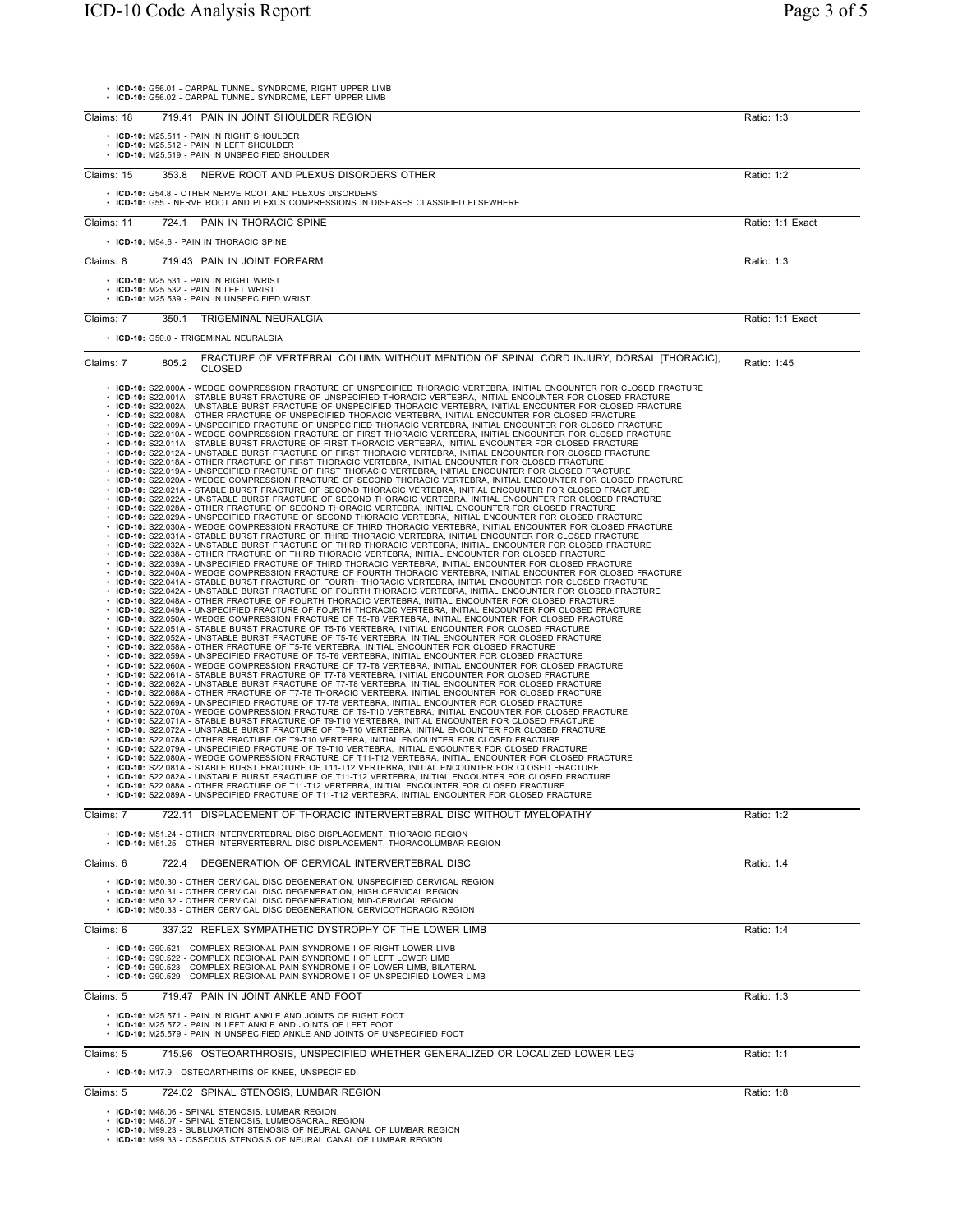|           | • ICD-10: M99.43 - CONNECTIVE TISSUE STENOSIS OF NEURAL CANAL OF LUMBAR REGION<br>• ICD-10: M99.53 - INTERVERTEBRAL DISC STENOSIS OF NEURAL CANAL OF LUMBAR REGION<br>. ICD-10: M99.63 - OSSEOUS AND SUBLUXATION STENOSIS OF INTERVERTEBRAL FORAMINA OF LUMBAR REGION<br>. ICD-10: M99.73 - CONNECTIVE TISSUE AND DISC STENOSIS OF INTERVERTEBRAL FORAMINA OF LUMBAR REGION                                                                                                                                                                                                                                                                                                                                                                                                                                                                                                                                                                                                                                                                                                                                                                                                                                                                                                                                                                                                                                                                                                                                                                                                                                                                                                                                                              |             |                  |
|-----------|------------------------------------------------------------------------------------------------------------------------------------------------------------------------------------------------------------------------------------------------------------------------------------------------------------------------------------------------------------------------------------------------------------------------------------------------------------------------------------------------------------------------------------------------------------------------------------------------------------------------------------------------------------------------------------------------------------------------------------------------------------------------------------------------------------------------------------------------------------------------------------------------------------------------------------------------------------------------------------------------------------------------------------------------------------------------------------------------------------------------------------------------------------------------------------------------------------------------------------------------------------------------------------------------------------------------------------------------------------------------------------------------------------------------------------------------------------------------------------------------------------------------------------------------------------------------------------------------------------------------------------------------------------------------------------------------------------------------------------------|-------------|------------------|
| Claims: 5 | THORACIC SPONDYLOSIS WITHOUT MYELOPATHY<br>721.2                                                                                                                                                                                                                                                                                                                                                                                                                                                                                                                                                                                                                                                                                                                                                                                                                                                                                                                                                                                                                                                                                                                                                                                                                                                                                                                                                                                                                                                                                                                                                                                                                                                                                         | Ratio: 1:6  |                  |
|           | • ICD-10: M47.24 - OTHER SPONDYLOSIS WITH RADICULOPATHY, THORACIC REGION<br>• ICD-10: M47.25 - OTHER SPONDYLOSIS WITH RADICULOPATHY, THORACOLUMBAR REGION<br>• ICD-10: M47.814 - SPONDYLOSIS WITHOUT MYELOPATHY OR RADICULOPATHY, THORACIC REGION<br>• ICD-10: M47.815 - SPONDYLOSIS WITHOUT MYELOPATHY OR RADICULOPATHY, THORACOLUMBAR REGION<br>• ICD-10: M47.894 - OTHER SPONDYLOSIS, THORACIC REGION<br>• ICD-10: M47.895 - OTHER SPONDYLOSIS, THORACOLUMBAR REGION                                                                                                                                                                                                                                                                                                                                                                                                                                                                                                                                                                                                                                                                                                                                                                                                                                                                                                                                                                                                                                                                                                                                                                                                                                                                  |             |                  |
| Claims: 3 | 719.44 PAIN IN JOINT HAND                                                                                                                                                                                                                                                                                                                                                                                                                                                                                                                                                                                                                                                                                                                                                                                                                                                                                                                                                                                                                                                                                                                                                                                                                                                                                                                                                                                                                                                                                                                                                                                                                                                                                                                | Ratio: 1:2  |                  |
|           | • ICD-10: M79.643 - PAIN IN UNSPECIFIED HAND<br>• ICD-10: M79.646 - PAIN IN UNSPECIFIED FINGER(S)                                                                                                                                                                                                                                                                                                                                                                                                                                                                                                                                                                                                                                                                                                                                                                                                                                                                                                                                                                                                                                                                                                                                                                                                                                                                                                                                                                                                                                                                                                                                                                                                                                        |             |                  |
| Claims: 3 | 524.60 TEMPOROMANDIBULAR JOINT DISORDERS, UNSPECIFIED                                                                                                                                                                                                                                                                                                                                                                                                                                                                                                                                                                                                                                                                                                                                                                                                                                                                                                                                                                                                                                                                                                                                                                                                                                                                                                                                                                                                                                                                                                                                                                                                                                                                                    | Ratio: 1:2  |                  |
|           | • ICD-10: M26.60 - TEMPOROMANDIBULAR JOINT DISORDER, UNSPECIFIED<br>• ICD-10: M26.69 - OTHER SPECIFIED DISORDERS OF TEMPOROMANDIBULAR JOINT                                                                                                                                                                                                                                                                                                                                                                                                                                                                                                                                                                                                                                                                                                                                                                                                                                                                                                                                                                                                                                                                                                                                                                                                                                                                                                                                                                                                                                                                                                                                                                                              |             |                  |
| Claims: 3 | 322.9<br>MENINGITIS, UNSPECIFIED                                                                                                                                                                                                                                                                                                                                                                                                                                                                                                                                                                                                                                                                                                                                                                                                                                                                                                                                                                                                                                                                                                                                                                                                                                                                                                                                                                                                                                                                                                                                                                                                                                                                                                         |             | Ratio: 1:1 Exact |
|           | • ICD-10: G03.9 - MENINGITIS, UNSPECIFIED                                                                                                                                                                                                                                                                                                                                                                                                                                                                                                                                                                                                                                                                                                                                                                                                                                                                                                                                                                                                                                                                                                                                                                                                                                                                                                                                                                                                                                                                                                                                                                                                                                                                                                |             |                  |
| Claims: 3 | 722.82 POSTLAMINECTOMY SYNDROME THORACIC REGION                                                                                                                                                                                                                                                                                                                                                                                                                                                                                                                                                                                                                                                                                                                                                                                                                                                                                                                                                                                                                                                                                                                                                                                                                                                                                                                                                                                                                                                                                                                                                                                                                                                                                          | Ratio: 1:1  |                  |
|           | • ICD-10: M96.1 - POSTLAMINECTOMY SYNDROME, NOT ELSEWHERE CLASSIFIED                                                                                                                                                                                                                                                                                                                                                                                                                                                                                                                                                                                                                                                                                                                                                                                                                                                                                                                                                                                                                                                                                                                                                                                                                                                                                                                                                                                                                                                                                                                                                                                                                                                                     |             |                  |
| Claims: 2 | 722.0 DISPLACEMENT OF CERVICAL INTERVERTEBRAL DISC WITHOUT MYELOPATHY                                                                                                                                                                                                                                                                                                                                                                                                                                                                                                                                                                                                                                                                                                                                                                                                                                                                                                                                                                                                                                                                                                                                                                                                                                                                                                                                                                                                                                                                                                                                                                                                                                                                    | Ratio: 1:4  |                  |
|           | • ICD-10: M50.20 - OTHER CERVICAL DISC DISPLACEMENT, UNSPECIFIED CERVICAL REGION<br>• ICD-10: M50.21 - OTHER CERVICAL DISC DISPLACEMENT, HIGH CERVICAL REGION<br>• ICD-10: M50.22 - OTHER CERVICAL DISC DISPLACEMENT, MID-CERVICAL REGION<br>• ICD-10: M50.23 - OTHER CERVICAL DISC DISPLACEMENT, CERVICOTHORACIC REGION                                                                                                                                                                                                                                                                                                                                                                                                                                                                                                                                                                                                                                                                                                                                                                                                                                                                                                                                                                                                                                                                                                                                                                                                                                                                                                                                                                                                                 |             |                  |
| Claims: 2 | 524.62 TEMPOROMANDIBULAR JOINT DISORDERS RRTHRALGIA OF TEMPOROMANDIBULAR JOINT                                                                                                                                                                                                                                                                                                                                                                                                                                                                                                                                                                                                                                                                                                                                                                                                                                                                                                                                                                                                                                                                                                                                                                                                                                                                                                                                                                                                                                                                                                                                                                                                                                                           |             | Ratio: 1:1 Exact |
|           | • ICD-10: M26.62 - ARTHRALGIA OF TEMPOROMANDIBULAR JOINT                                                                                                                                                                                                                                                                                                                                                                                                                                                                                                                                                                                                                                                                                                                                                                                                                                                                                                                                                                                                                                                                                                                                                                                                                                                                                                                                                                                                                                                                                                                                                                                                                                                                                 |             |                  |
| Claims: 2 | 721.42 LUMBAR SPONDYLOSIS WITH MYELOPATHY<br>• ICD-10: M47.16 - OTHER SPONDYLOSIS WITH MYELOPATHY, LUMBAR REGION                                                                                                                                                                                                                                                                                                                                                                                                                                                                                                                                                                                                                                                                                                                                                                                                                                                                                                                                                                                                                                                                                                                                                                                                                                                                                                                                                                                                                                                                                                                                                                                                                         | Ratio: 1:1  |                  |
| Claims: 2 | 720.9 INFLAMMATORY SPONDYLOPATHIES UNSPECIFIED                                                                                                                                                                                                                                                                                                                                                                                                                                                                                                                                                                                                                                                                                                                                                                                                                                                                                                                                                                                                                                                                                                                                                                                                                                                                                                                                                                                                                                                                                                                                                                                                                                                                                           | Ratio: 1:10 |                  |
|           | • ICD-10: M46.90 - UNSPECIFIED INFLAMMATORY SPONDYLOPATHY, SITE UNSPECIFIED<br>· ICD-10: M46.91 - UNSPECIFIED INFLAMMATORY SPONDYLOPATHY, OCCIPITO-ATLANTO-AXIAL REGION<br>• ICD-10: M46.92 - UNSPECIFIED INFLAMMATORY SPONDYLOPATHY, CERVICAL REGION<br>· ICD-10: M46.93 - UNSPECIFIED INFLAMMATORY SPONDYLOPATHY, CERVICOTHORACIC REGION<br>· ICD-10: M46.94 - UNSPECIFIED INFLAMMATORY SPONDYLOPATHY, THORACIC REGION<br>· ICD-10: M46.95 - UNSPECIFIED INFLAMMATORY SPONDYLOPATHY, THORACOLUMBAR REGION<br>· ICD-10: M46.96 - UNSPECIFIED INFLAMMATORY SPONDYLOPATHY, LUMBAR REGION<br>• ICD-10: M46.97 - UNSPECIFIED INFLAMMATORY SPONDYLOPATHY, LUMBOSACRAL REGION<br>· ICD-10: M46.98 - UNSPECIFIED INFLAMMATORY SPONDYLOPATHY, SACRAL AND SACROCOCCYGEAL REGION<br>. ICD-10: M46.99 - UNSPECIFIED INFLAMMATORY SPONDYLOPATHY, MULTIPLE SITES IN SPINE                                                                                                                                                                                                                                                                                                                                                                                                                                                                                                                                                                                                                                                                                                                                                                                                                                                                            |             |                  |
| Claims: 2 | 355.79 MONONEURITIS OF LOWER LIMB OTHER                                                                                                                                                                                                                                                                                                                                                                                                                                                                                                                                                                                                                                                                                                                                                                                                                                                                                                                                                                                                                                                                                                                                                                                                                                                                                                                                                                                                                                                                                                                                                                                                                                                                                                  | Ratio: 1:3  |                  |
|           | • ICD-10: G57.80 - OTHER SPECIFIED MONONEUROPATHIES OF UNSPECIFIED LOWER LIMB<br>• ICD-10: G57.81 - OTHER SPECIFIED MONONEUROPATHIES OF RIGHT LOWER LIMB<br>• ICD-10: G57.82 - OTHER SPECIFIED MONONEUROPATHIES OF LEFT LOWER LIMB                                                                                                                                                                                                                                                                                                                                                                                                                                                                                                                                                                                                                                                                                                                                                                                                                                                                                                                                                                                                                                                                                                                                                                                                                                                                                                                                                                                                                                                                                                       |             |                  |
| Claims: 1 | 353.4 LUMBOSACRAL ROOT LESIONS, NOT ELSEWHERE CLASSIFIED                                                                                                                                                                                                                                                                                                                                                                                                                                                                                                                                                                                                                                                                                                                                                                                                                                                                                                                                                                                                                                                                                                                                                                                                                                                                                                                                                                                                                                                                                                                                                                                                                                                                                 | Ratio: 1:1  |                  |
|           | • ICD-10: G54.4 - LUMBOSACRAL ROOT DISORDERS, NOT ELSEWHERE CLASSIFIED                                                                                                                                                                                                                                                                                                                                                                                                                                                                                                                                                                                                                                                                                                                                                                                                                                                                                                                                                                                                                                                                                                                                                                                                                                                                                                                                                                                                                                                                                                                                                                                                                                                                   |             |                  |
| Claims: 1 | 733.13 PATHOLOGIC FRACTURE OF VERTEBRAE                                                                                                                                                                                                                                                                                                                                                                                                                                                                                                                                                                                                                                                                                                                                                                                                                                                                                                                                                                                                                                                                                                                                                                                                                                                                                                                                                                                                                                                                                                                                                                                                                                                                                                  | Ratio: 1:14 |                  |
|           | ICD-10: M48.50XA - COLLAPSED VERTEBRA, NOT ELSEWHERE CLASSIFIED, SITE UNSPECIFIED, INITIAL ENCOUNTER FOR FRACTURE<br>· ICD-10: M48.51XA - COLLAPSED VERTEBRA, NOT ELSEWHERE CLASSIFIED, OCCIPITO-ATLANTO-AXIAL REGION, INITIAL ENCOUNTER FOR FRACTURE<br>· ICD-10: M48.52XA - COLLAPSED VERTEBRA, NOT ELSEWHERE CLASSIFIED, CERVICAL REGION, INITIAL ENCOUNTER FOR FRACTURE<br>· ICD-10: M48.53XA - COLLAPSED VERTEBRA, NOT ELSEWHERE CLASSIFIED, CERVICOTHORACIC REGION, INITIAL ENCOUNTER FOR FRACTURE<br>· ICD-10: M48.54XA - COLLAPSED VERTEBRA, NOT ELSEWHERE CLASSIFIED, THORACIC REGION, INITIAL ENCOUNTER FOR FRACTURE<br>· ICD-10: M48.55XA - COLLAPSED VERTEBRA, NOT ELSEWHERE CLASSIFIED, THORACOLUMBAR REGION, INITIAL ENCOUNTER FOR FRACTURE<br>· ICD-10: M48.56XA - COLLAPSED VERTEBRA, NOT ELSEWHERE CLASSIFIED, LUMBAR REGION, INITIAL ENCOUNTER FOR FRACTURE<br>· ICD-10: M48.57XA - COLLAPSED VERTEBRA, NOT ELSEWHERE CLASSIFIED, LUMBOSACRAL REGION, INITIAL ENCOUNTER FOR FRACTURE<br>· ICD-10: M48.58XA - COLLAPSED VERTEBRA, NOT ELSEWHERE CLASSIFIED, SACRAL AND SACROCOCCYGEAL REGION, INITIAL ENCOUNTER FOR FRACTURE<br>· ICD-10: M80.08XA - AGE-RELATED OSTEOPOROSIS WITH CURRENT PATHOLOGICAL FRACTURE, VERTEBRA(E), INITIAL ENCOUNTER FOR FRACTURE<br>· ICD-10: M80.88XA - OTHER OSTEOPOROSIS WITH CURRENT PATHOLOGICAL FRACTURE, VERTEBRA(E), INITIAL ENCOUNTER FOR FRACTURE<br>• ICD-10: M84.48XA - PATHOLOGICAL FRACTURE, OTHER SITE, INITIAL ENCOUNTER FOR FRACTURE<br>. ICD-10: M84.58XA - PATHOLOGICAL FRACTURE IN NEOPLASTIC DISEASE, OTHER SPECIFIED SITE, INITIAL ENCOUNTER FOR FRACTURE<br>. ICD-10: M84.68XA - PATHOLOGICAL FRACTURE IN OTHER DISEASE, OTHER SITE, INITIAL ENCOUNTER FOR FRACTURE |             |                  |
| Claims: 1 | 720.1 SPINAL ENTHESOPATHY                                                                                                                                                                                                                                                                                                                                                                                                                                                                                                                                                                                                                                                                                                                                                                                                                                                                                                                                                                                                                                                                                                                                                                                                                                                                                                                                                                                                                                                                                                                                                                                                                                                                                                                | Ratio: 1:10 |                  |
|           | • ICD-10: M46.00 - SPINAL ENTHESOPATHY, SITE UNSPECIFIED<br>• ICD-10: M46.01 - SPINAL ENTHESOPATHY, OCCIPITO-ATLANTO-AXIAL REGION<br>• ICD-10: M46.02 - SPINAL ENTHESOPATHY, CERVICAL REGION<br>• ICD-10: M46.03 - SPINAL ENTHESOPATHY, CERVICOTHORACIC REGION<br>• ICD-10: M46.04 - SPINAL ENTHESOPATHY, THORACIC REGION<br>• ICD-10: M46.05 - SPINAL ENTHESOPATHY, THORACOLUMBAR REGION<br>• ICD-10: M46.06 - SPINAL ENTHESOPATHY, LUMBAR REGION<br>• ICD-10: M46.07 - SPINAL ENTHESOPATHY, LUMBOSACRAL REGION<br>• ICD-10: M46.08 - SPINAL ENTHESOPATHY, SACRAL AND SACROCOCCYGEAL REGION<br>• ICD-10: M46.09 - SPINAL ENTHESOPATHY, MULTIPLE SITES IN SPINE                                                                                                                                                                                                                                                                                                                                                                                                                                                                                                                                                                                                                                                                                                                                                                                                                                                                                                                                                                                                                                                                          |             |                  |
| Claims: 1 | BRACHIA NEURITIS OR RADICULITIS NOS<br>723.4                                                                                                                                                                                                                                                                                                                                                                                                                                                                                                                                                                                                                                                                                                                                                                                                                                                                                                                                                                                                                                                                                                                                                                                                                                                                                                                                                                                                                                                                                                                                                                                                                                                                                             | Ratio: 1:7  |                  |
|           | • ICD-10: M50.10 - CERVICAL DISC DISORDER WITH RADICULOPATHY, UNSPECIFIED CERVICAL REGION<br>• ICD-10: M50.11 - CERVICAL DISC DISORDER WITH RADICULOPATHY, HIGH CERVICAL REGION<br>• ICD-10: M50.12 - CERVICAL DISC DISORDER WITH RADICULOPATHY, MID-CERVICAL REGION<br>ICD-10: M50.13 - CERVICAL DISC DISORDER WITH RADICULOPATHY, CERVICOTHORACIC REGION<br>• ICD-10: M54.11 - RADICULOPATHY, OCCIPITO-ATLANTO-AXIAL REGION<br>• ICD-10: M54.12 - RADICULOPATHY, CERVICAL REGION<br>• ICD-10: M54.13 - RADICULOPATHY, CERVICOTHORACIC REGION                                                                                                                                                                                                                                                                                                                                                                                                                                                                                                                                                                                                                                                                                                                                                                                                                                                                                                                                                                                                                                                                                                                                                                                           |             |                  |